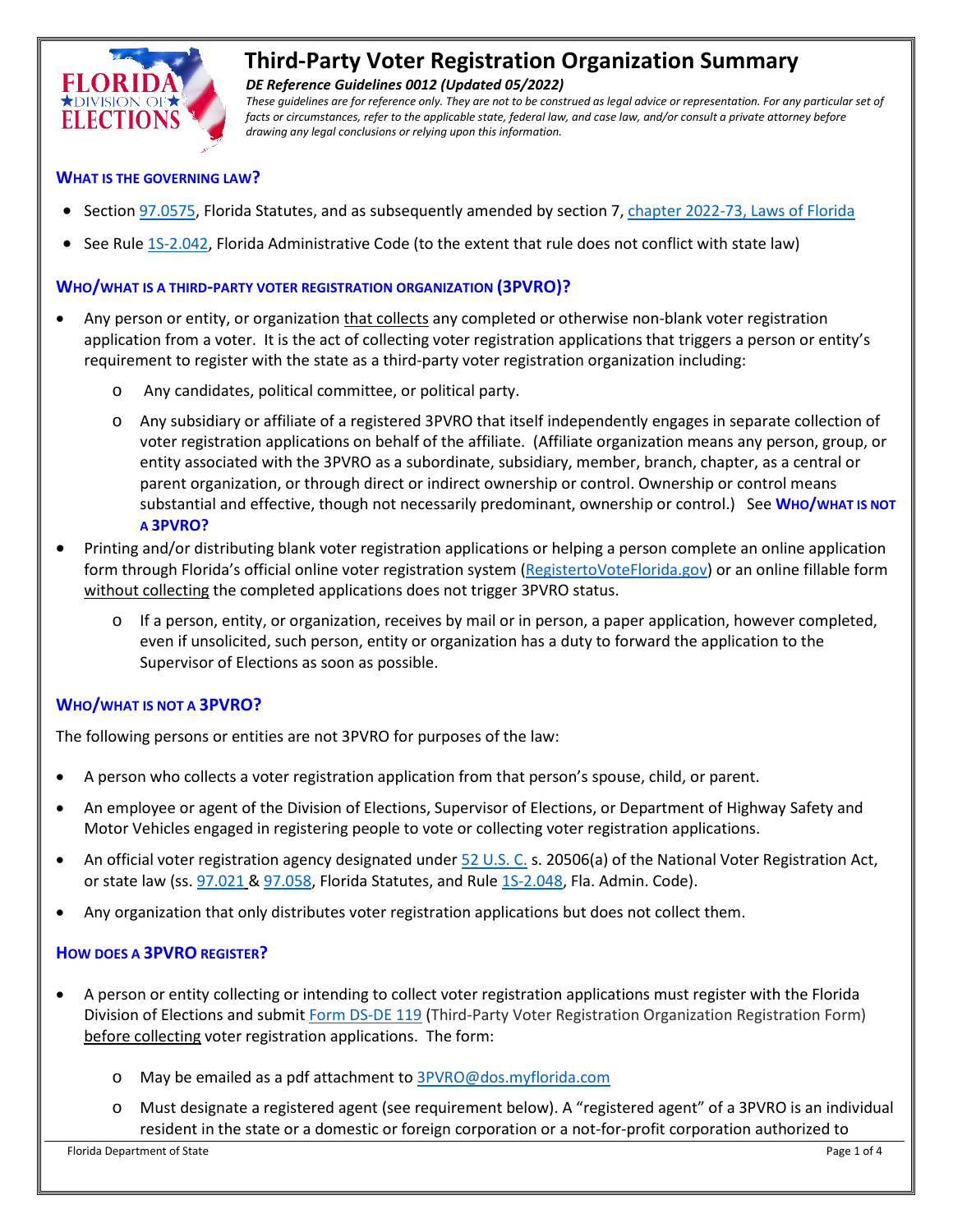transact business in the state and authorized to accept legal service of process for the 3PVRO. A DS-DE 119 form that does not contain the registered agent's signature is incomplete.

**Note**: A 3PVRO "*registered"* agent is not the same thing as a 3PVRO "*registration"* agent. A 3PVRO *registration agent* is any person who is employed by or volunteers for the 3PVRO, and collects voter registration applications from Florida voter registration applicants on behalf of the 3PVRO. A person may be a 3PVRO registration agent for more than one 3PVRO.

• Upon approval, Division of Elections will assign the new 3PVRO a unique identifier. The 3PVRO must use that 3PVRO ID # O to identify application forms requested and collected.

#### **WHAT ARE THE DUTIES OF A 3PVRO?**

- The 3PVRO must comply with state law and rules governing 3PVRO activities, including, but not limited, to:
	- o Registering as a 3PVRO with the State (Division of Elections) if intending to collect voter registration applications.
	- o Keeping its 3PVRO information and employee registration agents' information updated within 10 days of any change. (Note: The 3PVRO is not required to report or update information on volunteer registration agents.)
	- o Placing its assigned 3PVRO ID # on any voter registration application it delivers to the Division of Elections or to a Supervisor of Elections. (The ID # must be recorded on the bottom portion of the backside of the voter registration application in a manner that does not obscure any other entry.)
	- o Recording the date that a voter registration applicant delivers the application to the 3PVRO or its agent, whether in person or by mail. (The date must be noted on the bottom backside of the application in the format MM/DD/YY in a way that does not obscure any other entry.)
	- o Timely submitting all voter registration applications (completed or not) it collects to the Supervisor of Elections in which the applicant resides or the Division of Elections. (see "Penalties for a 3PVRO Not Promptly Delivering Voter Registration Applications" below for timeliness requirements)
		- $\checkmark$  No later than 14 days after the person dates the application or before registration deadline
	- o Serving as a fiduciary for the applicant from whom it collects paper voter registration applications, regardless of the method used to complete the paper application.

# **HOW CAN A 3PVRO UPDATE OR WITHDRAW ITS REGISTRATION?**

A 3PVRO may us[e Form DS-DE 119](https://dos.myflorida.com/elections/forms-publications/forms/) to updates its registration information or to withdraw its registration. Updates must be made within 10 days of a change to information previously submitted. The form may be submitted as an e-mail attachment in pdf format to [3PVRO@dos.myflorida.com](mailto:3PVRO@dos.myflorida.com) or mailed.

• Note: If a 3PVRO's registration agent terminates his or her employment, the 3PVRO must file an amended Form [DS-DE 119](https://dos.myflorida.com/elections/forms-publications/forms/) or send an email to the Division reflecting the termination.

# **HOW MAY A 3PVRO OBTAIN BLANK VOTER REGISTRATION APPLICATIONS?**

- 3PVROs may obtain voter registration applications in the following ways:
	- o Download from the Division of Elections' website and copy.
	- o Obtain copies from the Division of Elections.
	- o Obtain copies from a supervisor of elections.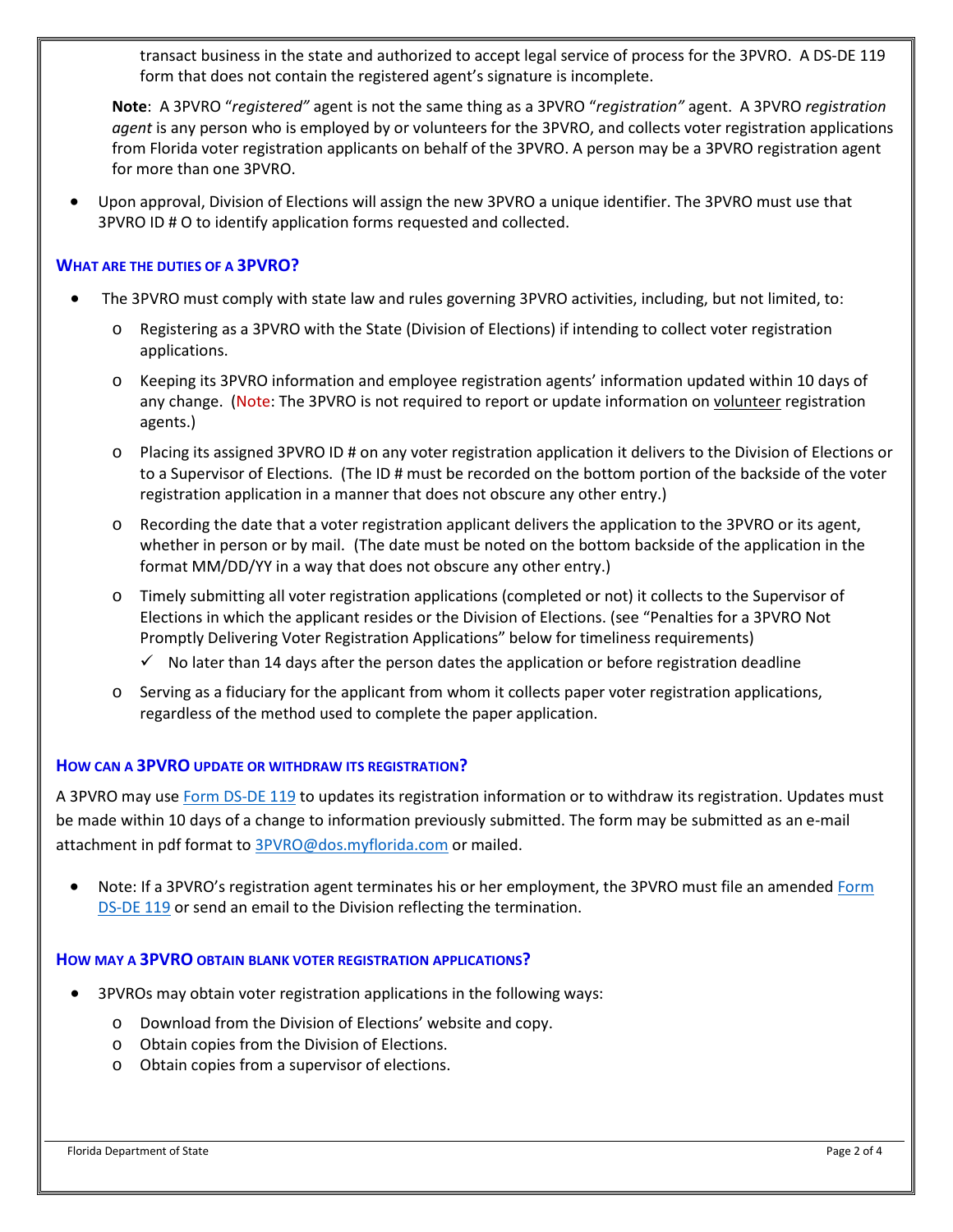The request for forms to an election official or Division must be received in writing from a designated officer of the 3PVRO. The first 9,999 applications are provided free of charge; a charge of 1 cent per application is assessed for each subsequent application (see s. [97.052\(](http://www.leg.state.fl.us/statutes/index.cfm?mode=View%20Statutes&SubMenu=1&App_mode=Display_Statute&Search_String=97.052&URL=0000-0099/0097/Sections/0097.052.html)1)(b), Fla. Stat.).

# **WHAT ARE THE DUTIES OF A SUPERVISOR OF ELECTIONS RELATIVE TO 3PVROS?**

The Supervisor of Elections (SOE) must:

- Include the 3PVRO ID # on the bottom backside of each blank voter registration application the SOE provides to the 3PVRO in a manner that does not obscure any other entry.
- Record the delivery date on the bottom portion of the backside of each non-blank voter registration application returned by a 3PVRO in a manner that does not obscure any other entry. The date of delivery is:
	- o The actual date of receipt if delivered in person or mailed no or clear postmark is on the envelope.
	- o The date of the clear postmark for mailed delivery.
	- Report daily the number of voter registration applications (state and federal) provided to and delivered by each 3PVRO.
		- o Due to the Division of Elections by noon each business day for prior business day activity and only required when delivery and receipt of applications actually occurred on the prior business day.)
		- o [Form DS-DE 124](https://dos.myflorida.com/elections/forms-publications/forms/) must be used. The form may be emailed as a pdf. attachment to: [3PVRO@dos.myflorida.com.](mailto:3PVRO@dos.myflorida.com)
	- Report any untimely filed voter registration application by a 3PVRO and include:
		- $\circ$  An explanatory statement in an email to the Division of Elections at [3PVRO@dos.myflorida.com.](mailto:3PVRO@dos.myflorida.com)
		- o Attach documents that reflect the untimely submission in pdf format to [3PVRO@dos.myflorida.com,](mailto:3PVRO@dos.myflorida.com) or send them by express mail or expedited courier service.
		- o For an application that only contains the 3PVRO's ID # and no other information, which was delivered after registration deadline or more than 14 days after the applicant signed the application, the explanatory statement should include a description of the Supervisor of Elections' efforts to contact the applicant to confirm that the application was delivered to the 3PVRO.
	- Process received voter registration applications, even if untimely received, and assign source code "8" in the Florida Voter Registration System.

## **CIVIL PENALTIES FOR FAILING TO SUBMIT OR UNTIMELY SUBMITTING COLLECTED VOTER REGISTRATION APPLICATIONS**

- A 3PVRO must promptly deliver applications to the applicant's Supervisor of Elections or the Division of Elections —no later than 14 days from date of collection or the deadline for registration ("book closing") for an upcoming election, whichever is sooner, regardless if the  $14<sup>th</sup>$  day falls on a weekend, holiday, or other day on which the office is closed.
	- o The date the applicant signed the voter registration application is presumed to be the date the 3PVRO received or collected the application.
	- o Untimely delivery of voter applications by a 3PVRO may only be excused based upon**:**
		- "**Force majeure**" means any event or occurrence of societal significance beyond the reasonable control and without the fault of the 3PVRO which could not have been prevented, avoided, or overcome by the exercise of reasonable care, diligence, or foresight of the3PVRO, including, but not limited to, civil disturbances or acts of war; extraordinarily severe weather, such as hurricanes, floods, or tornadoes; or shortages of food, electric power, or fuel; or